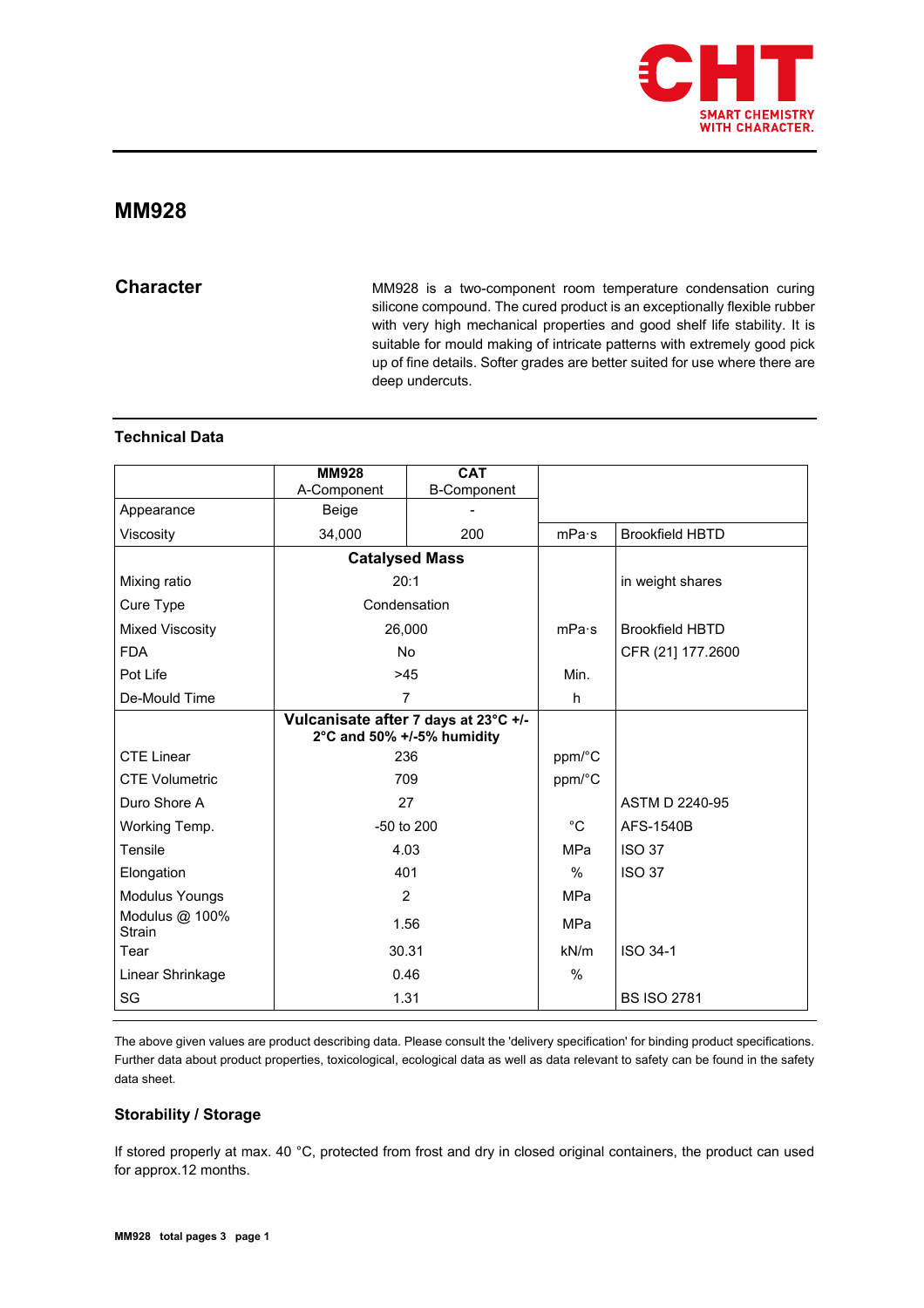

# **Properties**

- High tear strength
- High dimensional stability
- Chemical resistant to PU and PE
- Fine detail pick up

# **Application Technique**

## **Processing**

The curing process starts as soon as the catalyst is added. Under normal condensation of temperature and humidity typical curing characteristics are as described in the table above. If the product is to be used in contact with aggressive chemicals, such as high styrene polyester resins or epoxies, it is recommended that the rubber be allowed to cure for 48 hours before use.

## **How to use**

Charge 100 parts by weight of Base Rubber and 5 parts by weight of catalyst into a suitable plastic or metal container. The volume of the mixing vessel should be sufficient to allow for rapid expansion which take place during the initial degasses of the catalysed rubber. Mix thoroughly avoiding excessive air entrapment but using the colour contrast to achieve homogeneity. Stop the mixer and scrape the vessel walls a few times. To prevent imperfections due to bubbles the cured rubber, it is advisable to de-aerate the liquid rubber by using intermittent evacuation for a few minutes. Normally after releasing the vacuum 2 or 3 times, the mass collapses naturally and thereafter degassing should continue for only a few minutes.

## **Vertical Application**

This product can be used to make mouldings on vertical surfaces by employing the thixotropic Agent, MMTA2. A typical formulation for good thixotropy and approximately the same working life on the normal rubber is shown below:

- MM900 series 100 parts by weight
- Catalyst 5 parts by weight
- MMTA2 2-3 parts by weight

Mix the components in the above order. When using the fast cure catalyst, if degassing is required it must be done quickly after catalysation and before the addition of the thixotopic Agent MMTA2. Pot life and rate of cure is slightly shorter in the presence to MMTA2.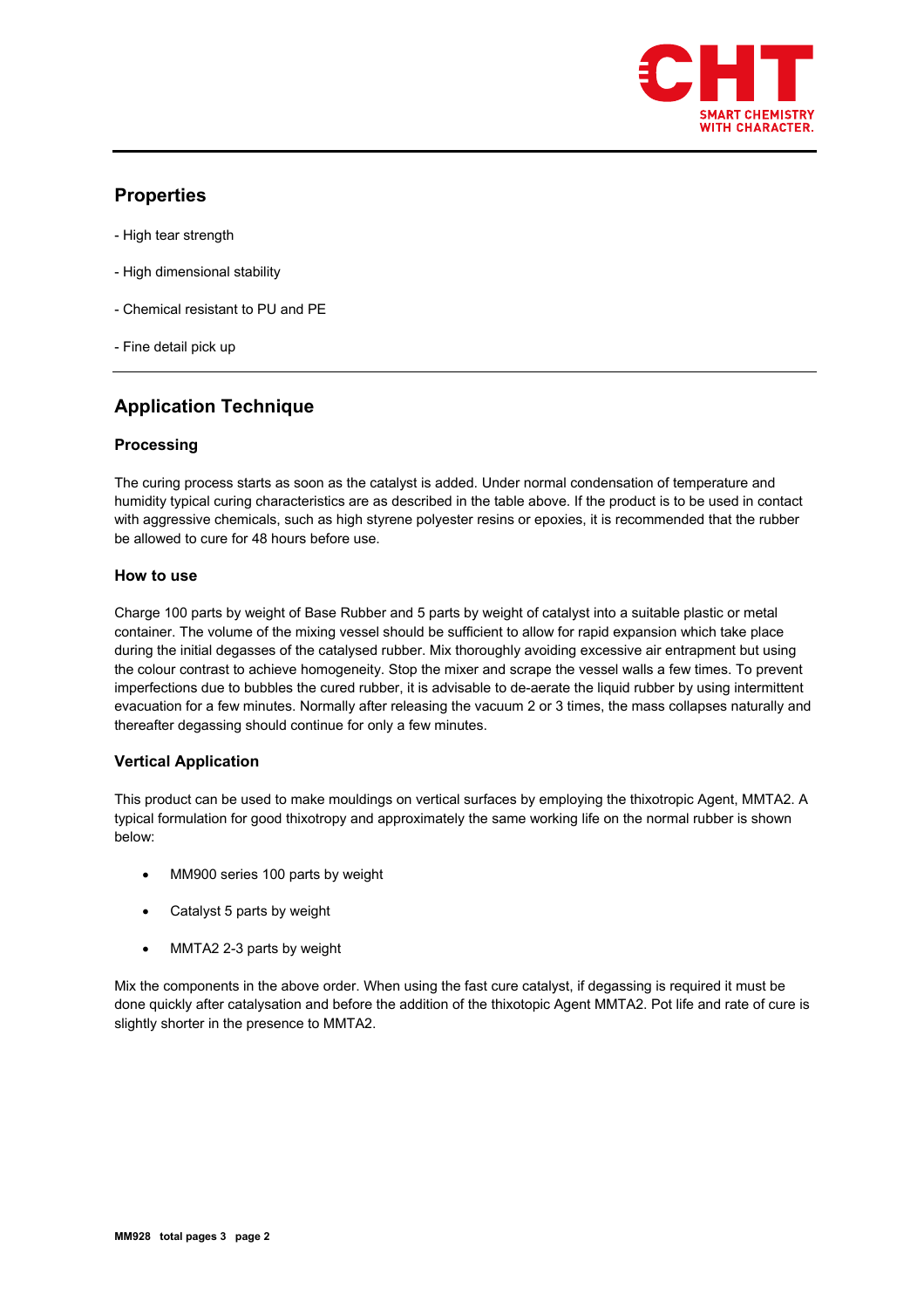

## **Standard catalyst for use with the MM900 series of rubber**

| Code                | <b>Ratio</b> | Colour      | Pot life [min.] | De-Mould [h] |
|---------------------|--------------|-------------|-----------------|--------------|
| <b>MM CAT B5NT</b>  | 20:1         | <b>Blue</b> | >45             | $24$         |
| <b>MM CAT R5NT</b>  | 20:1         | Red         | $15 - 45$       | <3           |
| <b>MM CAT L6WNT</b> | 20:1         | Clear       | >45             | < 24         |
| <b>MM CAT L8W</b>   | 20:1         | Clear       | >120            | < 24         |

MM CAT W Booster is available to speed up standard cure catalysts

## **It is absolutely important to check the compatibility in preliminary tests if unknown substrates are used.**

## **Safety**

Please observe our EC safety data sheets and the safety remarks on our container labels when handling our products. The dangerous goods regulations and the accident prevention regulations of the professional associations must be particularly observed. Keep the EC safety data sheet of the applied product at hand since it provides you with useful instructions for the safe use and disposal of the product as well as for actions to be taken in case of accidents.

## **We reserve the right to modify the product and technical leaflet.**

## **Our department for applied technique is always at your service for further information and advice.**

Our technical advice and recommendations given verbally, in writing or by trials are believed to be correct. They are neither binding with regard to possible rights of third parties nor do they exempt you from your task of examining the suitability of our products for the intended use. We cannot accept any responsibility for application and processing methods which are beyond our control.

## **Edition: November 2019 CHT Germany GmbH Postfach 12 80, 72002 Tübingen, Bismarckstraße 102, 72072 Tübingen, Germany Telephone: 07071/154-0, Fax: 07071/154-290, Email: info@cht.com, Homepage: www.cht.com**